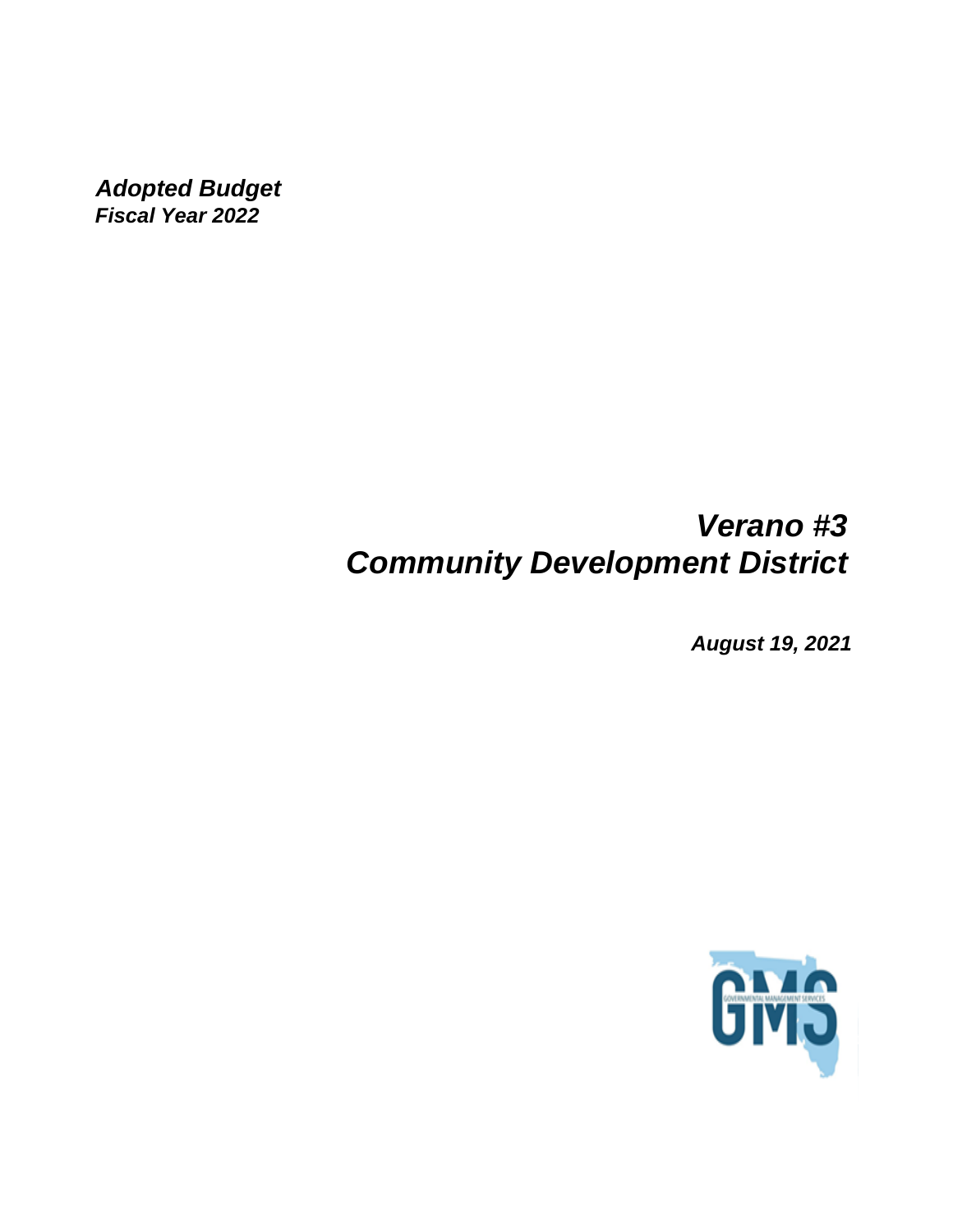## **Verano #3 Community Development District**

## *TABLE OF CONTENTS*

**General Fund** Example of the Budget<br>
Budget Narrative<br>
Budget Narrative<br>
Page 2 - 3 **Budget Narrative** 

| Debt Service Fund     |              |
|-----------------------|--------------|
| <b>Budget</b>         | Page 4       |
| Amortization schedule | Page $5 - 6$ |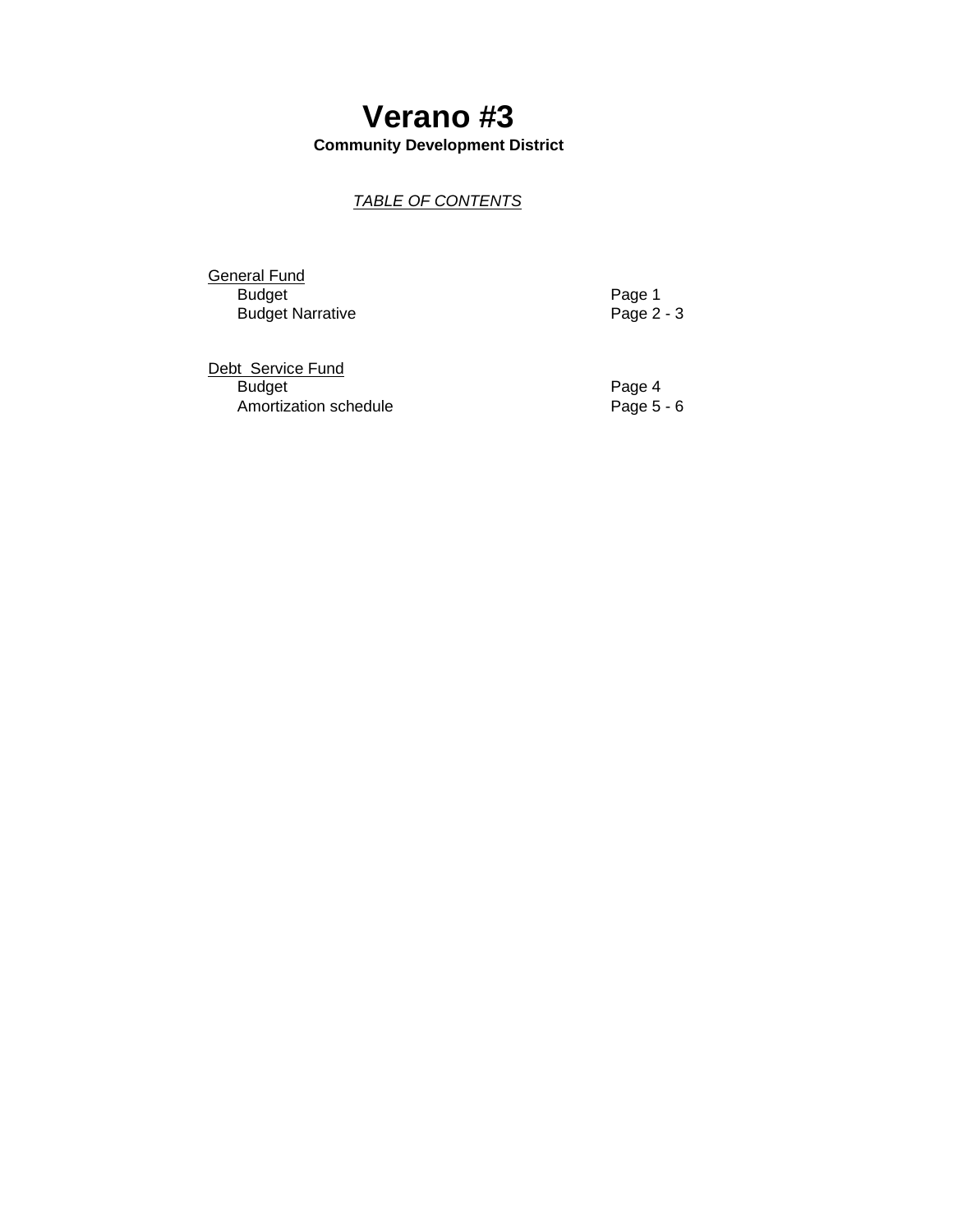# **Verano #3**

**Community Development District General Fundom Community Development District General Fundom Community Development District** 

| <b>Description</b>                          | <b>Adopted</b><br><b>Budget</b><br>FY 2021 | <b>Actual</b><br><b>Thru</b><br>7/31/2021 | Projected<br><b>Next</b><br>2 Months | <b>Total</b><br>Projected<br>9/30/2021 | Adopted<br><b>Budget</b><br>FY 2022 |
|---------------------------------------------|--------------------------------------------|-------------------------------------------|--------------------------------------|----------------------------------------|-------------------------------------|
| <b>Revenues</b>                             |                                            |                                           |                                      |                                        |                                     |
| Developer Assessment                        | \$0                                        | \$0                                       | \$0                                  | \$0                                    | \$0                                 |
| <b>TOTAL REVENUES</b>                       | \$0                                        | \$0                                       | \$0                                  | \$0                                    | \$0                                 |
| <b>Expenditures</b>                         |                                            |                                           |                                      |                                        |                                     |
| <u>Administrative</u>                       |                                            |                                           |                                      |                                        |                                     |
| <b>Annual Audit</b>                         | \$0                                        | \$0                                       | \$0                                  | \$0                                    | \$5,000                             |
| Arbitrage Rebate Calculation                | \$0                                        | \$0                                       | \$0                                  | \$0                                    | \$2,000                             |
| <b>Trustee Fees</b>                         | \$0                                        | \$0                                       | \$0                                  | \$0                                    | \$6,000                             |
| <b>Dissemination Agent</b>                  | \$0                                        | \$0                                       | \$0                                  | \$0                                    | \$2,500                             |
| Management Fees                             | \$2,500                                    | \$2,083                                   | \$417                                | \$2,500                                | \$20,000                            |
| <b>Other Current Charges</b>                | \$600                                      | \$334                                     | \$266                                | \$600                                  | \$600                               |
| Dues, Licenses & Subscriptions              | \$175                                      | \$175                                     | \$0                                  | \$175                                  | \$175                               |
| Website Compliance                          | \$750                                      | \$625                                     | \$125                                | \$750                                  | \$750                               |
| TOTAL ADMINISTRATIVE                        | \$4,025                                    | \$3,217                                   | \$808                                | $\sqrt{4,025}$                         | \$37,025                            |
| Common Area Maintenance                     |                                            |                                           |                                      |                                        |                                     |
| Property Insurance                          | \$0                                        | \$0                                       | \$0                                  | \$0                                    | \$0                                 |
| <b>Field Management</b>                     | \$0                                        | \$0                                       | \$0                                  | \$0                                    | \$20,417                            |
| <b>Electric Utility Services</b>            | \$0                                        | \$0                                       | \$0                                  | \$0                                    | \$14,000                            |
| Landscape Maintenance                       | \$0                                        | \$0                                       | \$0                                  | \$0                                    | \$171,500                           |
| <b>Irrigation Repairs</b>                   | \$0                                        | \$0                                       | \$0                                  | \$0                                    | \$8,750                             |
| Irrigation Pump Maintenance Agreement       | \$0                                        | \$0                                       | \$0                                  | \$0                                    | \$6,000                             |
| <b>Pest Control &amp; Fertilization</b>     | \$0                                        | \$0                                       | \$0                                  | \$0                                    | \$18,725                            |
| <b>TOTAL COMMON AREA MAINTENANCE</b>        | \$0                                        | \$0                                       | \$0                                  | \$0                                    | \$239,392                           |
| <b>TOTAL EXPENDITURES</b>                   | \$4,025                                    | \$3,217                                   | \$808                                | \$4,025                                | \$276,417                           |
| Other Financing Sources and (Uses)          |                                            |                                           |                                      |                                        |                                     |
| Intergovernmental Transfer <sup>(1)</sup>   | \$4,025                                    | \$4,025                                   | \$0                                  | \$4,025                                | \$276,417                           |
| <b>Total Other Financing Sources/(Uses)</b> | \$4,025                                    | \$4,025                                   | \$0                                  | \$4,025                                | \$276,417                           |
| <b>NET CHANGE IN FUND BALANCE</b>           | $\sqrt{6}$                                 | \$808                                     | $($ \$808)                           | $\sqrt{6}$                             | \$0                                 |

(1) Transfers from Verano #5

| <b>Description</b> | All Areas* | Pod G Specific* | Total    | Pod G specific assessments |       |          |
|--------------------|------------|-----------------|----------|----------------------------|-------|----------|
|                    |            |                 |          | Description                | Units | Tota     |
| 40' Single Family  | \$136.70   | \$228.19        | \$364.89 | 40' Single Family          | 145   | \$33,088 |
| 50' Single Family  | \$157.21   | \$262.42        | \$419.63 | 50' Single Family          | 204   | \$53,534 |
| 60' Single Family  | \$181.81   | \$303.49        | \$485.30 | 60' Single Family          | 40    | \$12,140 |
| Manor/Duplex       | \$121.66   | \$203.09        | \$324.75 | Manor/Duplex               | 46    | \$9,342  |

|                          | <b>Pod G specific assessments</b> |               |
|--------------------------|-----------------------------------|---------------|
| Description              | Units                             | Total         |
| 40' Single Family        | 145                               | \$33,088      |
| 50' Single Family        | 204                               | \$53,534      |
| 60' Single Family        | 40                                | \$12,140      |
| Manor/Duplex             | 46                                | \$9,342       |
| Developer Funding        |                                   | \$152,105     |
| Total                    | 435                               | \$260,208.34  |
|                          | Gross Assessment                  | \$260,208.34  |
| Discount& Collections 8% |                                   | (\$20,816.67) |
|                          | Net                               | \$239,391.67  |

 $\hat{\mathbf{I}}$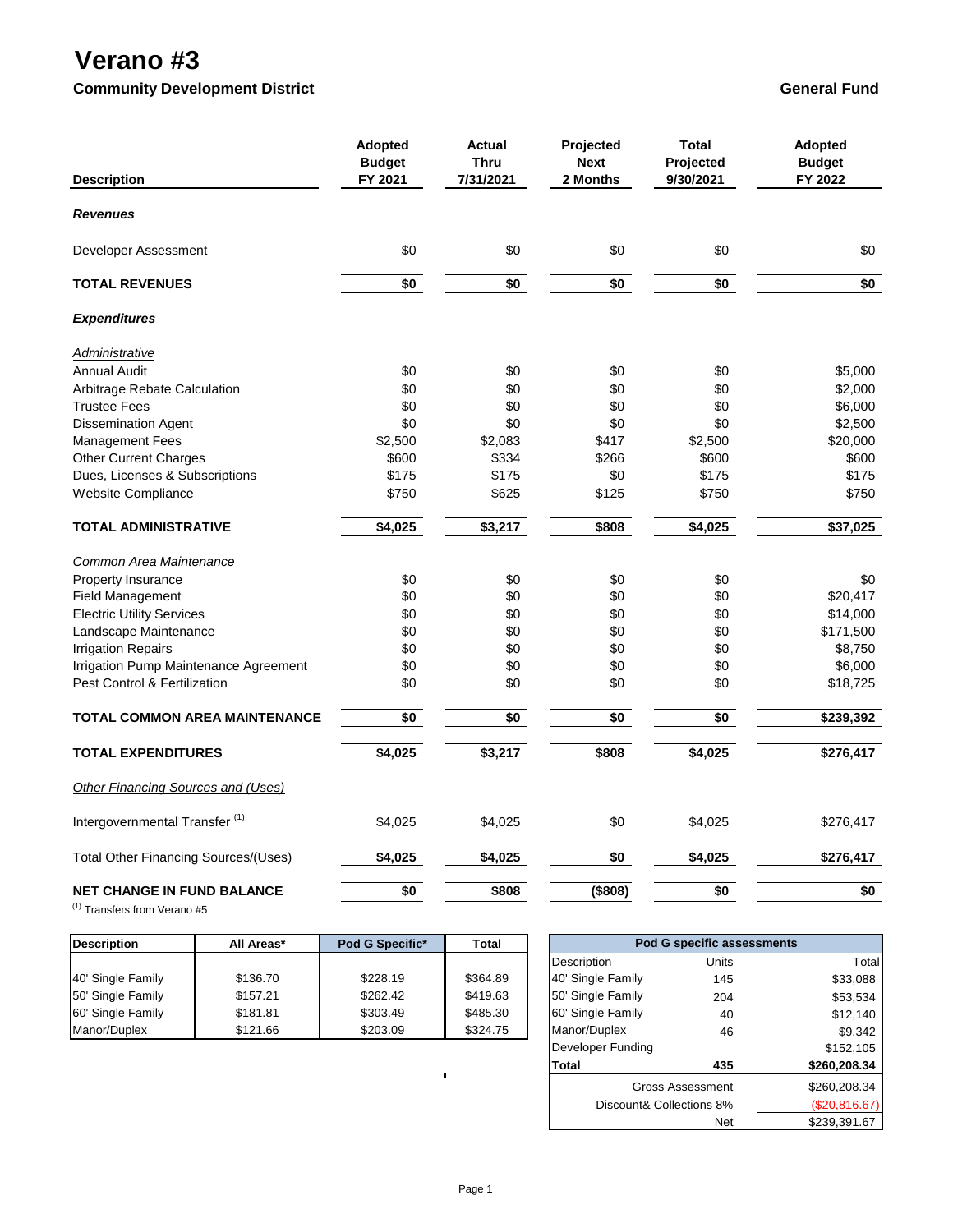**Community Development District**

### **REVENUES:**

#### **Developer Assessments/ Intergovernmental Transfer**

The District will levy a non-ad valorem maintenance assessment on the developable property within the District to fund the operating budget. The District will receive fund transfers from Verano #5 CDD for General Operating Expenditures.

**\_\_\_\_\_**

#### **EXPENDITURES:**

### **Administrative:**

#### **Annual Audit**

The District is required annually to conduct an audit of its financial records by an Independent Certified Public Accounting Firm.

#### **Arbitrage Rebate Calculation**

The District is required to annually have an arbitrage rebate calculation on the Verano #3 District's Series 2021 Special Assessment Bonds. The Verano #3 has contracted with an independent certified public accounting firm to calculate the rebate liability and submit a report to the District.

#### **Trustee Fees**

The District issued Series 2021 Special Assessment Revenue Bonds which are held with a Trustee at US Bank. The amount of the trustee fees budgeted is based on the agreement between US Bank and the Verano #3 District.

#### **Dissemination Agent**

The District is required by the Security and Exchange Commission to comply with Rule 15(c)(2)-12(b)(5), which relates to additional reporting requirements for un-rated bond issues.

#### **Management Fees**

The District receives Management, Accounting and Administrative services as part of a Management Agreement with Governmental Management Services, LLC.

#### **Other Current Charges**

Bank charges and any other miscellaneous expenses that incurred during the year.

#### **Dues, Licenses & Subscriptions**

The District is required to pay an annual fee to the Department of Economic Opportunity for \$175. This is the only expense under this category for the District.

#### **Website Compliance**

Per Section 189.069 F. S, all Districts must have a website by October 1, 2015 to provide detailed information on the CDD as well as links to useful websites regarding Compliance issues. This website will be maintained by GMS-SF, LLC and updated as required by the Statute.

### **Common Area Maintenance**

#### **Field Management**

The district will contract a company to manage to manage the common area. The responsibilities include reviewing contracts and other maintenance related items.

### **Electric Utility Services**

The District will contract FPL.

#### **Landscape Maintenance**

The district will contract a landscaping company to maintain the districts common area.

#### **Irrigation Repair**

Cost for maintaining the irrigation system.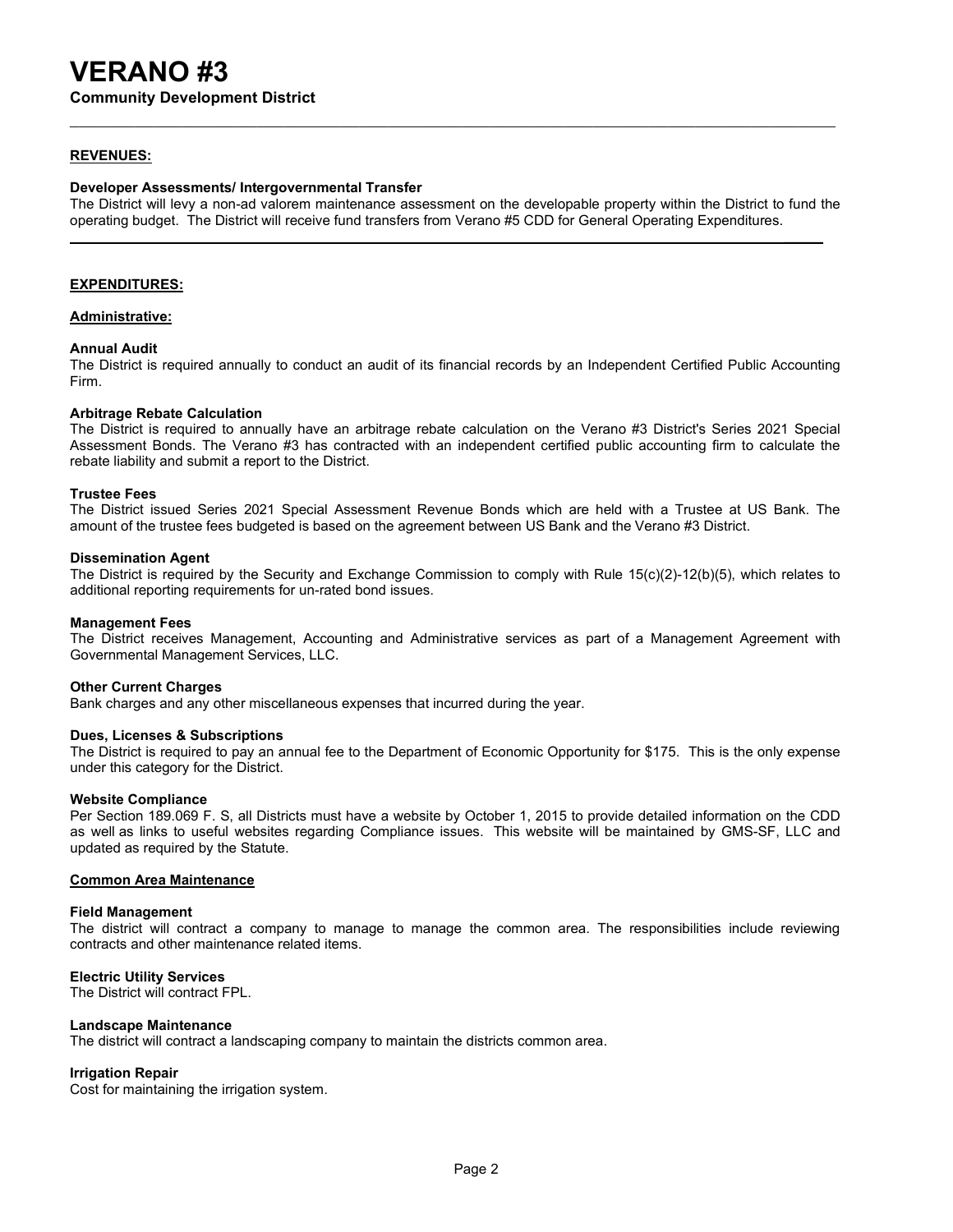# **VERANO #3**

**Community Development District**

### **Common Area Maintenance (continued)**

### **Pump System maintenance**

The district will have an agreement with a company to maintain the pump system.

## **Pest Control & Fertilization**

The district will contract a company for pest control throughout the district's common area.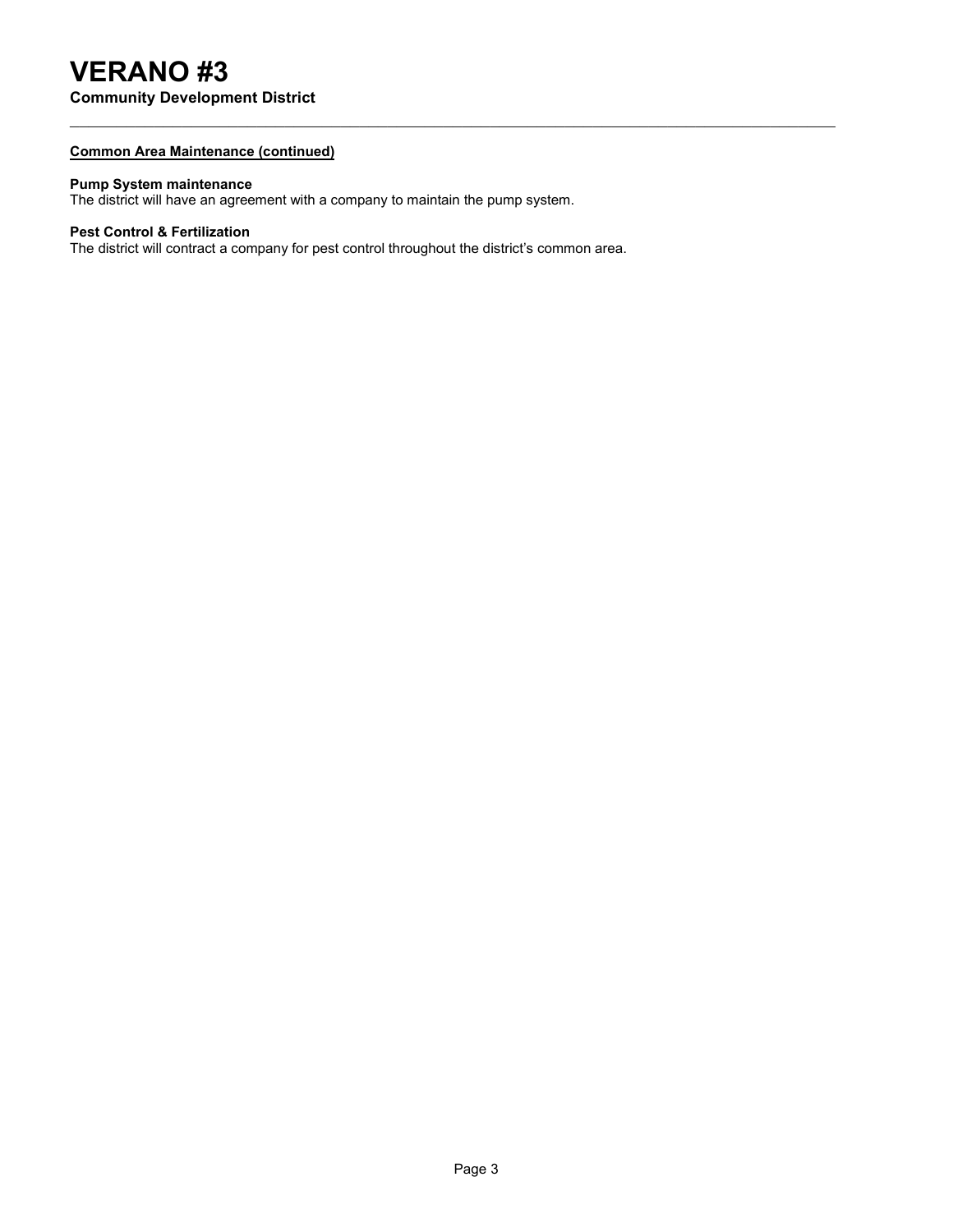**Verano #3**

## **Community Development District Community Development District Community Debt Service**

|  |  | <b>Series 2021 Special Assessments Bonds</b> |  |
|--|--|----------------------------------------------|--|
|  |  |                                              |  |

| <b>Description</b>                          | <b>Adopted</b><br><b>Budget</b><br>FY 2021 | <b>Actual</b><br><b>Thru</b><br>7/31/2021 | Projected<br><b>Next</b><br>2 Months | <b>Total</b><br>Projected<br>9/30/2021 | <b>Adopted</b><br><b>Budget</b><br>FY 2022 |
|---------------------------------------------|--------------------------------------------|-------------------------------------------|--------------------------------------|----------------------------------------|--------------------------------------------|
| <b>Revenues</b>                             |                                            |                                           |                                      |                                        |                                            |
| Carry Forward Surplus <sup>(1)</sup>        | \$0                                        | \$0                                       | \$0                                  | \$0                                    | \$165,445                                  |
| Special Assessments - Direct Bill           | \$0                                        | \$0                                       | \$0                                  | \$0                                    | \$538,231                                  |
| Interest Income                             | \$25                                       | \$15                                      | \$10                                 | \$25                                   | \$0                                        |
| <b>TOTAL REVENUES</b>                       | \$25                                       | \$15                                      | \$10                                 | \$25                                   | \$703,676                                  |
| <b>Expenditures</b>                         |                                            |                                           |                                      |                                        |                                            |
| <b>Series 2021</b>                          |                                            |                                           |                                      |                                        |                                            |
| Interest - 11/01                            | \$0                                        | \$0                                       | \$0                                  | \$0                                    | \$165,445                                  |
| Interest - 05/01                            | \$0                                        | \$0                                       | \$0                                  | \$0                                    | \$170,172                                  |
| Principal - 05/01                           | \$0                                        | \$0                                       | \$0                                  | \$0                                    | \$200,000                                  |
| <b>TOTAL ADMINISTRATIVE</b>                 | \$0                                        | \$0                                       | \$0                                  | \$0                                    | \$535,617                                  |
| <b>TOTAL EXPENDITURES</b>                   | \$0                                        | \$0                                       | \$0                                  | \$0                                    | \$535,617                                  |
| Other Financing Sources and (Uses)          |                                            |                                           |                                      |                                        |                                            |
| <b>Bond Proceed</b>                         | \$434,561                                  | \$434,561                                 | \$0                                  | \$434,561                              | \$0                                        |
| Interfund Transfer In/(Out)                 | (\$14)                                     | (\$9)                                     | (\$5)                                | (\$14)                                 | \$0                                        |
| <b>Total Other Financing Sources/(Uses)</b> | \$434,546                                  | \$434,551                                 | (\$5)                                | \$434,546                              | \$0                                        |
| <b>NET CHANGE IN FUND BALANCE</b>           | \$434,571                                  | \$434,566                                 | \$5                                  | \$434,571                              | \$168,059                                  |
|                                             |                                            |                                           |                                      |                                        |                                            |

<sup>(1)</sup> Carry forward is net of Reserve Fund requirement.  $\frac{1}{2}$  interest 11/1/22 \$167,797

|                         |                                         |               | Annual             | Total              |  |
|-------------------------|-----------------------------------------|---------------|--------------------|--------------------|--|
| <b>Product Type</b>     |                                         |               | <b>Assessments</b> | Annual             |  |
|                         | <b>Phase</b>                            | <b>Units</b>  | per Unit           | <b>Assessments</b> |  |
| Pod 1 50' Lots          |                                         | 139           | \$1,412.86         | \$196,387          |  |
| <b>Pod 2 Apartments</b> |                                         | 318           | \$0.00             | \$0                |  |
| <b>Pod 3 Casitas</b>    |                                         | 158           | \$0.00             | \$0                |  |
| Pod 4 40' Lots          |                                         | 122           | \$1,304.18         | \$159,111          |  |
| Pod 4 50' Lots          |                                         | $\mathcal{P}$ | \$1,412.86         | \$2,826            |  |
| Pod 5 40' Lots          |                                         | 23            | \$1,412.86         | \$32,496           |  |
| Pod 5 50' Lots          |                                         | 63            | \$1,412.86         | \$89,010           |  |
| Pod 5 Park Lots 60'     |                                         | 40            | \$1,630.23         | \$65,209           |  |
| <b>Pod 5 Villas</b>     |                                         | 46            | \$869.46           | \$39,995           |  |
| <b>Commercial</b>       |                                         | 45,000        | \$0.00             | \$0                |  |
| <b>TOTAL</b>            |                                         |               |                    | \$585,034          |  |
|                         | Gross assessments per unit              |               |                    | \$585,034          |  |
|                         | Minus: 8% discount/commission/appraiser |               |                    |                    |  |
|                         | Net assessments per unit                |               |                    | \$538,231          |  |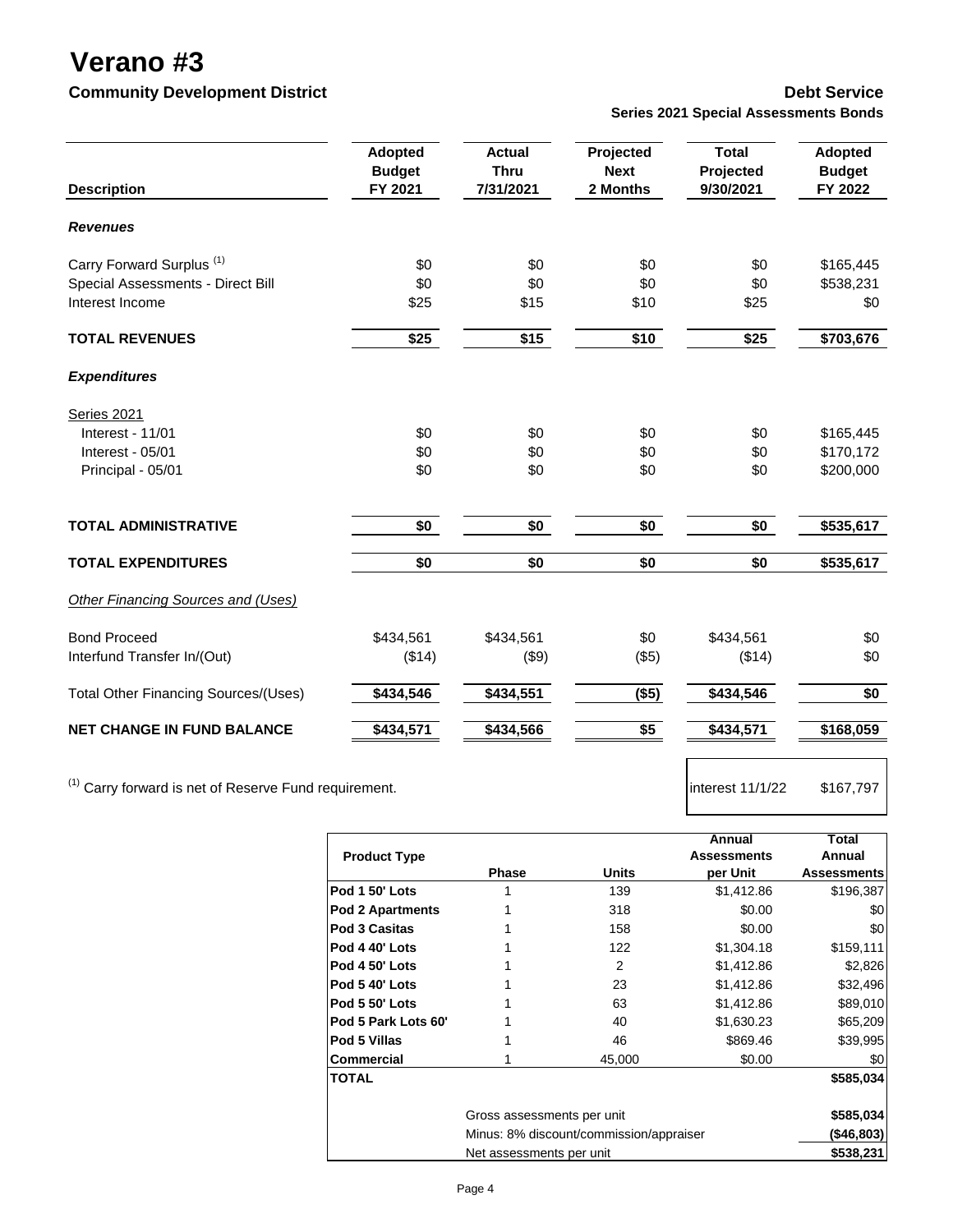| 11/01/21<br>\$9,710,000.00<br>\$0.00<br>2.375%<br>\$165,444.88<br>\$165,444.88<br>05/01/22<br>\$9,710,000.00<br>2.375%<br>\$200,000.00<br>\$170,171.88<br>11/01/22<br>\$9,510,000.00<br>2.375%<br>\$0.00<br>\$167,796.88<br>\$537,968.75<br>\$205,000.00<br>05/01/23<br>\$9,510,000.00<br>2.375%<br>\$167,796.88<br>11/01/23<br>\$9,305,000.00<br>2.375%<br>\$0.00<br>\$165,362.50<br>\$538,159.38<br>05/01/24<br>\$9,305,000.00<br>2.375%<br>\$210,000.00<br>\$165,362.50<br>11/01/24<br>\$9,095,000.00<br>2.375%<br>\$0.00<br>\$162,868.75<br>\$538,231.25<br>05/01/25<br>\$9,095,000.00<br>2.375%<br>\$215,000.00<br>\$162,868.75<br>11/01/25<br>\$8,880,000.00<br>2.375%<br>\$0.00<br>\$160,315.63<br>\$538,184.38<br>05/01/26<br>\$8,880,000.00<br>2.375%<br>\$220,000.00<br>\$160,315.63<br>11/01/26<br>\$8,660,000.00<br>2.375%<br>\$0.00<br>\$157,703.13<br>\$538,018.75<br>05/01/27<br>\$8,660,000.00<br>3.000%<br>\$225,000.00<br>\$157,703.13<br>11/01/27<br>\$8,435,000.00<br>3.000%<br>\$0.00<br>\$154,328.13<br>\$537,031.25<br>05/01/28<br>\$8,435,000.00<br>3.000%<br>\$230,000.00<br>\$154,328.13<br>11/01/28<br>\$8,205,000.00<br>3.000%<br>\$0.00<br>\$150,878.13<br>\$535,206.25<br>\$240,000.00<br>05/01/29<br>\$8,205,000.00<br>3.000%<br>\$150,878.13<br>11/01/29<br>3.000%<br>\$0.00<br>\$7,965,000.00<br>\$147,278.13<br>\$538,156.25<br>05/01/30<br>3.000%<br>\$245,000.00<br>\$7,965,000.00<br>\$147,278.13<br>11/01/30<br>3.000%<br>\$0.00<br>\$143,603.13<br>\$7,720,000.00<br>\$535,881.25<br>05/01/31<br>3.000%<br>\$250,000.00<br>\$7,720,000.00<br>\$143,603.13<br>11/01/31<br>\$7,470,000.00<br>3.000%<br>\$0.00<br>\$139,853.13<br>\$533,456.25<br>\$260,000.00<br>05/01/32<br>\$7,470,000.00<br>3.375%<br>\$139,853.13<br>11/01/32<br>\$7,210,000.00<br>3.375%<br>\$0.00<br>\$535,318.75<br>\$135,465.63<br>05/01/33<br>\$7,210,000.00<br>3.375%<br>\$270,000.00<br>\$135,465.63<br>11/01/33<br>\$6,940,000.00<br>3.375%<br>\$0.00<br>\$536,375.00<br>\$130,909.38<br>\$280,000.00<br>05/01/34<br>\$6,940,000.00<br>3.375%<br>\$130,909.38<br>11/01/34<br>\$6,660,000.00<br>\$0.00<br>3.375%<br>\$126,184.38<br>\$537,093.75<br>\$290,000.00<br>05/01/35<br>\$6,660,000.00<br>3.375%<br>\$126,184.38<br>11/01/35<br>\$6,370,000.00<br>3.375%<br>\$0.00<br>\$121,290.63<br>\$537,475.00<br>05/01/36<br>\$6,370,000.00<br>\$300,000.00<br>3.375%<br>\$121,290.63<br>11/01/36<br>\$6,070,000.00<br>3.375%<br>\$0.00<br>\$116,228.13<br>\$537,518.75<br>\$310,000.00<br>05/01/37<br>\$6,070,000.00<br>3.375%<br>\$116,228.13<br>11/01/37<br>\$5,760,000.00<br>\$0.00<br>\$110,996.88<br>3.375%<br>\$537,225.00<br>05/01/38<br>\$5,760,000.00<br>3.375%<br>\$320,000.00<br>\$110,996.88<br>11/01/38<br>\$5,440,000.00<br>\$0.00<br>3.375%<br>\$105,596.88<br>\$536,593.75<br>\$5,440,000.00<br>\$330,000.00<br>\$105,596.88<br>05/01/39<br>3.375%<br>11/01/39<br>\$5,110,000.00<br>\$0.00<br>3.375%<br>\$100,028.13<br>\$535,625.00<br>05/01/40<br>\$5,110,000.00<br>\$340,000.00<br>\$100,028.13<br>3.375%<br>11/01/40<br>\$4,770,000.00<br>\$0.00<br>3.375%<br>\$94,290.63<br>\$534,318.75<br>05/01/41<br>\$4,770,000.00<br>\$355,000.00<br>3.375%<br>\$94,290.63<br>11/01/41<br>\$4,415,000.00<br>\$0.00<br>\$88,300.00<br>3.375%<br>\$537,590.63<br>05/01/42<br>\$4,415,000.00<br>\$365,000.00<br>\$88,300.00<br>4.000%<br>11/01/42<br>\$4,050,000.00<br>\$0.00<br>\$81,000.00<br>4.000%<br>\$534,300.00<br>05/01/43<br>\$4,050,000.00<br>4.000%<br>\$380,000.00<br>\$81,000.00<br>11/01/43<br>\$3,670,000.00<br>\$0.00<br>\$73,400.00<br>4.000%<br>\$534,400.00<br>05/01/44<br>\$3,670,000.00<br>\$395,000.00<br>\$73,400.00<br>4.000%<br>11/01/44<br>\$3,275,000.00<br>\$0.00<br>\$65,500.00<br>4.000%<br>\$533,900.00<br>05/01/45<br>\$3,275,000.00<br>\$415,000.00<br>4.000%<br>\$65,500.00<br>11/01/45<br>\$2,860,000.00<br>\$0.00<br>4.000%<br>\$57,200.00<br>\$537,700.00<br>05/01/46<br>\$2,860,000.00<br>\$430,000.00<br>\$57,200.00<br>4.000%<br>11/01/46<br>\$2,430,000.00<br>\$0.00<br>\$48,600.00<br>4.000%<br>\$535,800.00 | <b>DATE</b> | <b>BALANCE</b> | <b>COUPON</b> | <b>PRINCIPAL</b> | <b>INTEREST</b> | <b>TOTAL</b> |
|-----------------------------------------------------------------------------------------------------------------------------------------------------------------------------------------------------------------------------------------------------------------------------------------------------------------------------------------------------------------------------------------------------------------------------------------------------------------------------------------------------------------------------------------------------------------------------------------------------------------------------------------------------------------------------------------------------------------------------------------------------------------------------------------------------------------------------------------------------------------------------------------------------------------------------------------------------------------------------------------------------------------------------------------------------------------------------------------------------------------------------------------------------------------------------------------------------------------------------------------------------------------------------------------------------------------------------------------------------------------------------------------------------------------------------------------------------------------------------------------------------------------------------------------------------------------------------------------------------------------------------------------------------------------------------------------------------------------------------------------------------------------------------------------------------------------------------------------------------------------------------------------------------------------------------------------------------------------------------------------------------------------------------------------------------------------------------------------------------------------------------------------------------------------------------------------------------------------------------------------------------------------------------------------------------------------------------------------------------------------------------------------------------------------------------------------------------------------------------------------------------------------------------------------------------------------------------------------------------------------------------------------------------------------------------------------------------------------------------------------------------------------------------------------------------------------------------------------------------------------------------------------------------------------------------------------------------------------------------------------------------------------------------------------------------------------------------------------------------------------------------------------------------------------------------------------------------------------------------------------------------------------------------------------------------------------------------------------------------------------------------------------------------------------------------------------------------------------------------------------------------------------------------------------------------------------------------------------------------------------------------------------------------------------------------------------------------------------------------------------------------------------------------------------------------------------------------------------------------------------------------------------------------------------------------------------------------------------------------------------------------------------------------------------------------------------------------|-------------|----------------|---------------|------------------|-----------------|--------------|
|                                                                                                                                                                                                                                                                                                                                                                                                                                                                                                                                                                                                                                                                                                                                                                                                                                                                                                                                                                                                                                                                                                                                                                                                                                                                                                                                                                                                                                                                                                                                                                                                                                                                                                                                                                                                                                                                                                                                                                                                                                                                                                                                                                                                                                                                                                                                                                                                                                                                                                                                                                                                                                                                                                                                                                                                                                                                                                                                                                                                                                                                                                                                                                                                                                                                                                                                                                                                                                                                                                                                                                                                                                                                                                                                                                                                                                                                                                                                                                                                                                                                             |             |                |               |                  |                 |              |
|                                                                                                                                                                                                                                                                                                                                                                                                                                                                                                                                                                                                                                                                                                                                                                                                                                                                                                                                                                                                                                                                                                                                                                                                                                                                                                                                                                                                                                                                                                                                                                                                                                                                                                                                                                                                                                                                                                                                                                                                                                                                                                                                                                                                                                                                                                                                                                                                                                                                                                                                                                                                                                                                                                                                                                                                                                                                                                                                                                                                                                                                                                                                                                                                                                                                                                                                                                                                                                                                                                                                                                                                                                                                                                                                                                                                                                                                                                                                                                                                                                                                             |             |                |               |                  |                 |              |
|                                                                                                                                                                                                                                                                                                                                                                                                                                                                                                                                                                                                                                                                                                                                                                                                                                                                                                                                                                                                                                                                                                                                                                                                                                                                                                                                                                                                                                                                                                                                                                                                                                                                                                                                                                                                                                                                                                                                                                                                                                                                                                                                                                                                                                                                                                                                                                                                                                                                                                                                                                                                                                                                                                                                                                                                                                                                                                                                                                                                                                                                                                                                                                                                                                                                                                                                                                                                                                                                                                                                                                                                                                                                                                                                                                                                                                                                                                                                                                                                                                                                             |             |                |               |                  |                 |              |
|                                                                                                                                                                                                                                                                                                                                                                                                                                                                                                                                                                                                                                                                                                                                                                                                                                                                                                                                                                                                                                                                                                                                                                                                                                                                                                                                                                                                                                                                                                                                                                                                                                                                                                                                                                                                                                                                                                                                                                                                                                                                                                                                                                                                                                                                                                                                                                                                                                                                                                                                                                                                                                                                                                                                                                                                                                                                                                                                                                                                                                                                                                                                                                                                                                                                                                                                                                                                                                                                                                                                                                                                                                                                                                                                                                                                                                                                                                                                                                                                                                                                             |             |                |               |                  |                 |              |
|                                                                                                                                                                                                                                                                                                                                                                                                                                                                                                                                                                                                                                                                                                                                                                                                                                                                                                                                                                                                                                                                                                                                                                                                                                                                                                                                                                                                                                                                                                                                                                                                                                                                                                                                                                                                                                                                                                                                                                                                                                                                                                                                                                                                                                                                                                                                                                                                                                                                                                                                                                                                                                                                                                                                                                                                                                                                                                                                                                                                                                                                                                                                                                                                                                                                                                                                                                                                                                                                                                                                                                                                                                                                                                                                                                                                                                                                                                                                                                                                                                                                             |             |                |               |                  |                 |              |
|                                                                                                                                                                                                                                                                                                                                                                                                                                                                                                                                                                                                                                                                                                                                                                                                                                                                                                                                                                                                                                                                                                                                                                                                                                                                                                                                                                                                                                                                                                                                                                                                                                                                                                                                                                                                                                                                                                                                                                                                                                                                                                                                                                                                                                                                                                                                                                                                                                                                                                                                                                                                                                                                                                                                                                                                                                                                                                                                                                                                                                                                                                                                                                                                                                                                                                                                                                                                                                                                                                                                                                                                                                                                                                                                                                                                                                                                                                                                                                                                                                                                             |             |                |               |                  |                 |              |
|                                                                                                                                                                                                                                                                                                                                                                                                                                                                                                                                                                                                                                                                                                                                                                                                                                                                                                                                                                                                                                                                                                                                                                                                                                                                                                                                                                                                                                                                                                                                                                                                                                                                                                                                                                                                                                                                                                                                                                                                                                                                                                                                                                                                                                                                                                                                                                                                                                                                                                                                                                                                                                                                                                                                                                                                                                                                                                                                                                                                                                                                                                                                                                                                                                                                                                                                                                                                                                                                                                                                                                                                                                                                                                                                                                                                                                                                                                                                                                                                                                                                             |             |                |               |                  |                 |              |
|                                                                                                                                                                                                                                                                                                                                                                                                                                                                                                                                                                                                                                                                                                                                                                                                                                                                                                                                                                                                                                                                                                                                                                                                                                                                                                                                                                                                                                                                                                                                                                                                                                                                                                                                                                                                                                                                                                                                                                                                                                                                                                                                                                                                                                                                                                                                                                                                                                                                                                                                                                                                                                                                                                                                                                                                                                                                                                                                                                                                                                                                                                                                                                                                                                                                                                                                                                                                                                                                                                                                                                                                                                                                                                                                                                                                                                                                                                                                                                                                                                                                             |             |                |               |                  |                 |              |
|                                                                                                                                                                                                                                                                                                                                                                                                                                                                                                                                                                                                                                                                                                                                                                                                                                                                                                                                                                                                                                                                                                                                                                                                                                                                                                                                                                                                                                                                                                                                                                                                                                                                                                                                                                                                                                                                                                                                                                                                                                                                                                                                                                                                                                                                                                                                                                                                                                                                                                                                                                                                                                                                                                                                                                                                                                                                                                                                                                                                                                                                                                                                                                                                                                                                                                                                                                                                                                                                                                                                                                                                                                                                                                                                                                                                                                                                                                                                                                                                                                                                             |             |                |               |                  |                 |              |
|                                                                                                                                                                                                                                                                                                                                                                                                                                                                                                                                                                                                                                                                                                                                                                                                                                                                                                                                                                                                                                                                                                                                                                                                                                                                                                                                                                                                                                                                                                                                                                                                                                                                                                                                                                                                                                                                                                                                                                                                                                                                                                                                                                                                                                                                                                                                                                                                                                                                                                                                                                                                                                                                                                                                                                                                                                                                                                                                                                                                                                                                                                                                                                                                                                                                                                                                                                                                                                                                                                                                                                                                                                                                                                                                                                                                                                                                                                                                                                                                                                                                             |             |                |               |                  |                 |              |
|                                                                                                                                                                                                                                                                                                                                                                                                                                                                                                                                                                                                                                                                                                                                                                                                                                                                                                                                                                                                                                                                                                                                                                                                                                                                                                                                                                                                                                                                                                                                                                                                                                                                                                                                                                                                                                                                                                                                                                                                                                                                                                                                                                                                                                                                                                                                                                                                                                                                                                                                                                                                                                                                                                                                                                                                                                                                                                                                                                                                                                                                                                                                                                                                                                                                                                                                                                                                                                                                                                                                                                                                                                                                                                                                                                                                                                                                                                                                                                                                                                                                             |             |                |               |                  |                 |              |
|                                                                                                                                                                                                                                                                                                                                                                                                                                                                                                                                                                                                                                                                                                                                                                                                                                                                                                                                                                                                                                                                                                                                                                                                                                                                                                                                                                                                                                                                                                                                                                                                                                                                                                                                                                                                                                                                                                                                                                                                                                                                                                                                                                                                                                                                                                                                                                                                                                                                                                                                                                                                                                                                                                                                                                                                                                                                                                                                                                                                                                                                                                                                                                                                                                                                                                                                                                                                                                                                                                                                                                                                                                                                                                                                                                                                                                                                                                                                                                                                                                                                             |             |                |               |                  |                 |              |
|                                                                                                                                                                                                                                                                                                                                                                                                                                                                                                                                                                                                                                                                                                                                                                                                                                                                                                                                                                                                                                                                                                                                                                                                                                                                                                                                                                                                                                                                                                                                                                                                                                                                                                                                                                                                                                                                                                                                                                                                                                                                                                                                                                                                                                                                                                                                                                                                                                                                                                                                                                                                                                                                                                                                                                                                                                                                                                                                                                                                                                                                                                                                                                                                                                                                                                                                                                                                                                                                                                                                                                                                                                                                                                                                                                                                                                                                                                                                                                                                                                                                             |             |                |               |                  |                 |              |
|                                                                                                                                                                                                                                                                                                                                                                                                                                                                                                                                                                                                                                                                                                                                                                                                                                                                                                                                                                                                                                                                                                                                                                                                                                                                                                                                                                                                                                                                                                                                                                                                                                                                                                                                                                                                                                                                                                                                                                                                                                                                                                                                                                                                                                                                                                                                                                                                                                                                                                                                                                                                                                                                                                                                                                                                                                                                                                                                                                                                                                                                                                                                                                                                                                                                                                                                                                                                                                                                                                                                                                                                                                                                                                                                                                                                                                                                                                                                                                                                                                                                             |             |                |               |                  |                 |              |
|                                                                                                                                                                                                                                                                                                                                                                                                                                                                                                                                                                                                                                                                                                                                                                                                                                                                                                                                                                                                                                                                                                                                                                                                                                                                                                                                                                                                                                                                                                                                                                                                                                                                                                                                                                                                                                                                                                                                                                                                                                                                                                                                                                                                                                                                                                                                                                                                                                                                                                                                                                                                                                                                                                                                                                                                                                                                                                                                                                                                                                                                                                                                                                                                                                                                                                                                                                                                                                                                                                                                                                                                                                                                                                                                                                                                                                                                                                                                                                                                                                                                             |             |                |               |                  |                 |              |
|                                                                                                                                                                                                                                                                                                                                                                                                                                                                                                                                                                                                                                                                                                                                                                                                                                                                                                                                                                                                                                                                                                                                                                                                                                                                                                                                                                                                                                                                                                                                                                                                                                                                                                                                                                                                                                                                                                                                                                                                                                                                                                                                                                                                                                                                                                                                                                                                                                                                                                                                                                                                                                                                                                                                                                                                                                                                                                                                                                                                                                                                                                                                                                                                                                                                                                                                                                                                                                                                                                                                                                                                                                                                                                                                                                                                                                                                                                                                                                                                                                                                             |             |                |               |                  |                 |              |
|                                                                                                                                                                                                                                                                                                                                                                                                                                                                                                                                                                                                                                                                                                                                                                                                                                                                                                                                                                                                                                                                                                                                                                                                                                                                                                                                                                                                                                                                                                                                                                                                                                                                                                                                                                                                                                                                                                                                                                                                                                                                                                                                                                                                                                                                                                                                                                                                                                                                                                                                                                                                                                                                                                                                                                                                                                                                                                                                                                                                                                                                                                                                                                                                                                                                                                                                                                                                                                                                                                                                                                                                                                                                                                                                                                                                                                                                                                                                                                                                                                                                             |             |                |               |                  |                 |              |
|                                                                                                                                                                                                                                                                                                                                                                                                                                                                                                                                                                                                                                                                                                                                                                                                                                                                                                                                                                                                                                                                                                                                                                                                                                                                                                                                                                                                                                                                                                                                                                                                                                                                                                                                                                                                                                                                                                                                                                                                                                                                                                                                                                                                                                                                                                                                                                                                                                                                                                                                                                                                                                                                                                                                                                                                                                                                                                                                                                                                                                                                                                                                                                                                                                                                                                                                                                                                                                                                                                                                                                                                                                                                                                                                                                                                                                                                                                                                                                                                                                                                             |             |                |               |                  |                 |              |
|                                                                                                                                                                                                                                                                                                                                                                                                                                                                                                                                                                                                                                                                                                                                                                                                                                                                                                                                                                                                                                                                                                                                                                                                                                                                                                                                                                                                                                                                                                                                                                                                                                                                                                                                                                                                                                                                                                                                                                                                                                                                                                                                                                                                                                                                                                                                                                                                                                                                                                                                                                                                                                                                                                                                                                                                                                                                                                                                                                                                                                                                                                                                                                                                                                                                                                                                                                                                                                                                                                                                                                                                                                                                                                                                                                                                                                                                                                                                                                                                                                                                             |             |                |               |                  |                 |              |
|                                                                                                                                                                                                                                                                                                                                                                                                                                                                                                                                                                                                                                                                                                                                                                                                                                                                                                                                                                                                                                                                                                                                                                                                                                                                                                                                                                                                                                                                                                                                                                                                                                                                                                                                                                                                                                                                                                                                                                                                                                                                                                                                                                                                                                                                                                                                                                                                                                                                                                                                                                                                                                                                                                                                                                                                                                                                                                                                                                                                                                                                                                                                                                                                                                                                                                                                                                                                                                                                                                                                                                                                                                                                                                                                                                                                                                                                                                                                                                                                                                                                             |             |                |               |                  |                 |              |
|                                                                                                                                                                                                                                                                                                                                                                                                                                                                                                                                                                                                                                                                                                                                                                                                                                                                                                                                                                                                                                                                                                                                                                                                                                                                                                                                                                                                                                                                                                                                                                                                                                                                                                                                                                                                                                                                                                                                                                                                                                                                                                                                                                                                                                                                                                                                                                                                                                                                                                                                                                                                                                                                                                                                                                                                                                                                                                                                                                                                                                                                                                                                                                                                                                                                                                                                                                                                                                                                                                                                                                                                                                                                                                                                                                                                                                                                                                                                                                                                                                                                             |             |                |               |                  |                 |              |
|                                                                                                                                                                                                                                                                                                                                                                                                                                                                                                                                                                                                                                                                                                                                                                                                                                                                                                                                                                                                                                                                                                                                                                                                                                                                                                                                                                                                                                                                                                                                                                                                                                                                                                                                                                                                                                                                                                                                                                                                                                                                                                                                                                                                                                                                                                                                                                                                                                                                                                                                                                                                                                                                                                                                                                                                                                                                                                                                                                                                                                                                                                                                                                                                                                                                                                                                                                                                                                                                                                                                                                                                                                                                                                                                                                                                                                                                                                                                                                                                                                                                             |             |                |               |                  |                 |              |
|                                                                                                                                                                                                                                                                                                                                                                                                                                                                                                                                                                                                                                                                                                                                                                                                                                                                                                                                                                                                                                                                                                                                                                                                                                                                                                                                                                                                                                                                                                                                                                                                                                                                                                                                                                                                                                                                                                                                                                                                                                                                                                                                                                                                                                                                                                                                                                                                                                                                                                                                                                                                                                                                                                                                                                                                                                                                                                                                                                                                                                                                                                                                                                                                                                                                                                                                                                                                                                                                                                                                                                                                                                                                                                                                                                                                                                                                                                                                                                                                                                                                             |             |                |               |                  |                 |              |
|                                                                                                                                                                                                                                                                                                                                                                                                                                                                                                                                                                                                                                                                                                                                                                                                                                                                                                                                                                                                                                                                                                                                                                                                                                                                                                                                                                                                                                                                                                                                                                                                                                                                                                                                                                                                                                                                                                                                                                                                                                                                                                                                                                                                                                                                                                                                                                                                                                                                                                                                                                                                                                                                                                                                                                                                                                                                                                                                                                                                                                                                                                                                                                                                                                                                                                                                                                                                                                                                                                                                                                                                                                                                                                                                                                                                                                                                                                                                                                                                                                                                             |             |                |               |                  |                 |              |
|                                                                                                                                                                                                                                                                                                                                                                                                                                                                                                                                                                                                                                                                                                                                                                                                                                                                                                                                                                                                                                                                                                                                                                                                                                                                                                                                                                                                                                                                                                                                                                                                                                                                                                                                                                                                                                                                                                                                                                                                                                                                                                                                                                                                                                                                                                                                                                                                                                                                                                                                                                                                                                                                                                                                                                                                                                                                                                                                                                                                                                                                                                                                                                                                                                                                                                                                                                                                                                                                                                                                                                                                                                                                                                                                                                                                                                                                                                                                                                                                                                                                             |             |                |               |                  |                 |              |
|                                                                                                                                                                                                                                                                                                                                                                                                                                                                                                                                                                                                                                                                                                                                                                                                                                                                                                                                                                                                                                                                                                                                                                                                                                                                                                                                                                                                                                                                                                                                                                                                                                                                                                                                                                                                                                                                                                                                                                                                                                                                                                                                                                                                                                                                                                                                                                                                                                                                                                                                                                                                                                                                                                                                                                                                                                                                                                                                                                                                                                                                                                                                                                                                                                                                                                                                                                                                                                                                                                                                                                                                                                                                                                                                                                                                                                                                                                                                                                                                                                                                             |             |                |               |                  |                 |              |
|                                                                                                                                                                                                                                                                                                                                                                                                                                                                                                                                                                                                                                                                                                                                                                                                                                                                                                                                                                                                                                                                                                                                                                                                                                                                                                                                                                                                                                                                                                                                                                                                                                                                                                                                                                                                                                                                                                                                                                                                                                                                                                                                                                                                                                                                                                                                                                                                                                                                                                                                                                                                                                                                                                                                                                                                                                                                                                                                                                                                                                                                                                                                                                                                                                                                                                                                                                                                                                                                                                                                                                                                                                                                                                                                                                                                                                                                                                                                                                                                                                                                             |             |                |               |                  |                 |              |
|                                                                                                                                                                                                                                                                                                                                                                                                                                                                                                                                                                                                                                                                                                                                                                                                                                                                                                                                                                                                                                                                                                                                                                                                                                                                                                                                                                                                                                                                                                                                                                                                                                                                                                                                                                                                                                                                                                                                                                                                                                                                                                                                                                                                                                                                                                                                                                                                                                                                                                                                                                                                                                                                                                                                                                                                                                                                                                                                                                                                                                                                                                                                                                                                                                                                                                                                                                                                                                                                                                                                                                                                                                                                                                                                                                                                                                                                                                                                                                                                                                                                             |             |                |               |                  |                 |              |
|                                                                                                                                                                                                                                                                                                                                                                                                                                                                                                                                                                                                                                                                                                                                                                                                                                                                                                                                                                                                                                                                                                                                                                                                                                                                                                                                                                                                                                                                                                                                                                                                                                                                                                                                                                                                                                                                                                                                                                                                                                                                                                                                                                                                                                                                                                                                                                                                                                                                                                                                                                                                                                                                                                                                                                                                                                                                                                                                                                                                                                                                                                                                                                                                                                                                                                                                                                                                                                                                                                                                                                                                                                                                                                                                                                                                                                                                                                                                                                                                                                                                             |             |                |               |                  |                 |              |
|                                                                                                                                                                                                                                                                                                                                                                                                                                                                                                                                                                                                                                                                                                                                                                                                                                                                                                                                                                                                                                                                                                                                                                                                                                                                                                                                                                                                                                                                                                                                                                                                                                                                                                                                                                                                                                                                                                                                                                                                                                                                                                                                                                                                                                                                                                                                                                                                                                                                                                                                                                                                                                                                                                                                                                                                                                                                                                                                                                                                                                                                                                                                                                                                                                                                                                                                                                                                                                                                                                                                                                                                                                                                                                                                                                                                                                                                                                                                                                                                                                                                             |             |                |               |                  |                 |              |
|                                                                                                                                                                                                                                                                                                                                                                                                                                                                                                                                                                                                                                                                                                                                                                                                                                                                                                                                                                                                                                                                                                                                                                                                                                                                                                                                                                                                                                                                                                                                                                                                                                                                                                                                                                                                                                                                                                                                                                                                                                                                                                                                                                                                                                                                                                                                                                                                                                                                                                                                                                                                                                                                                                                                                                                                                                                                                                                                                                                                                                                                                                                                                                                                                                                                                                                                                                                                                                                                                                                                                                                                                                                                                                                                                                                                                                                                                                                                                                                                                                                                             |             |                |               |                  |                 |              |
|                                                                                                                                                                                                                                                                                                                                                                                                                                                                                                                                                                                                                                                                                                                                                                                                                                                                                                                                                                                                                                                                                                                                                                                                                                                                                                                                                                                                                                                                                                                                                                                                                                                                                                                                                                                                                                                                                                                                                                                                                                                                                                                                                                                                                                                                                                                                                                                                                                                                                                                                                                                                                                                                                                                                                                                                                                                                                                                                                                                                                                                                                                                                                                                                                                                                                                                                                                                                                                                                                                                                                                                                                                                                                                                                                                                                                                                                                                                                                                                                                                                                             |             |                |               |                  |                 |              |
|                                                                                                                                                                                                                                                                                                                                                                                                                                                                                                                                                                                                                                                                                                                                                                                                                                                                                                                                                                                                                                                                                                                                                                                                                                                                                                                                                                                                                                                                                                                                                                                                                                                                                                                                                                                                                                                                                                                                                                                                                                                                                                                                                                                                                                                                                                                                                                                                                                                                                                                                                                                                                                                                                                                                                                                                                                                                                                                                                                                                                                                                                                                                                                                                                                                                                                                                                                                                                                                                                                                                                                                                                                                                                                                                                                                                                                                                                                                                                                                                                                                                             |             |                |               |                  |                 |              |
|                                                                                                                                                                                                                                                                                                                                                                                                                                                                                                                                                                                                                                                                                                                                                                                                                                                                                                                                                                                                                                                                                                                                                                                                                                                                                                                                                                                                                                                                                                                                                                                                                                                                                                                                                                                                                                                                                                                                                                                                                                                                                                                                                                                                                                                                                                                                                                                                                                                                                                                                                                                                                                                                                                                                                                                                                                                                                                                                                                                                                                                                                                                                                                                                                                                                                                                                                                                                                                                                                                                                                                                                                                                                                                                                                                                                                                                                                                                                                                                                                                                                             |             |                |               |                  |                 |              |
|                                                                                                                                                                                                                                                                                                                                                                                                                                                                                                                                                                                                                                                                                                                                                                                                                                                                                                                                                                                                                                                                                                                                                                                                                                                                                                                                                                                                                                                                                                                                                                                                                                                                                                                                                                                                                                                                                                                                                                                                                                                                                                                                                                                                                                                                                                                                                                                                                                                                                                                                                                                                                                                                                                                                                                                                                                                                                                                                                                                                                                                                                                                                                                                                                                                                                                                                                                                                                                                                                                                                                                                                                                                                                                                                                                                                                                                                                                                                                                                                                                                                             |             |                |               |                  |                 |              |
|                                                                                                                                                                                                                                                                                                                                                                                                                                                                                                                                                                                                                                                                                                                                                                                                                                                                                                                                                                                                                                                                                                                                                                                                                                                                                                                                                                                                                                                                                                                                                                                                                                                                                                                                                                                                                                                                                                                                                                                                                                                                                                                                                                                                                                                                                                                                                                                                                                                                                                                                                                                                                                                                                                                                                                                                                                                                                                                                                                                                                                                                                                                                                                                                                                                                                                                                                                                                                                                                                                                                                                                                                                                                                                                                                                                                                                                                                                                                                                                                                                                                             |             |                |               |                  |                 |              |
|                                                                                                                                                                                                                                                                                                                                                                                                                                                                                                                                                                                                                                                                                                                                                                                                                                                                                                                                                                                                                                                                                                                                                                                                                                                                                                                                                                                                                                                                                                                                                                                                                                                                                                                                                                                                                                                                                                                                                                                                                                                                                                                                                                                                                                                                                                                                                                                                                                                                                                                                                                                                                                                                                                                                                                                                                                                                                                                                                                                                                                                                                                                                                                                                                                                                                                                                                                                                                                                                                                                                                                                                                                                                                                                                                                                                                                                                                                                                                                                                                                                                             |             |                |               |                  |                 |              |
|                                                                                                                                                                                                                                                                                                                                                                                                                                                                                                                                                                                                                                                                                                                                                                                                                                                                                                                                                                                                                                                                                                                                                                                                                                                                                                                                                                                                                                                                                                                                                                                                                                                                                                                                                                                                                                                                                                                                                                                                                                                                                                                                                                                                                                                                                                                                                                                                                                                                                                                                                                                                                                                                                                                                                                                                                                                                                                                                                                                                                                                                                                                                                                                                                                                                                                                                                                                                                                                                                                                                                                                                                                                                                                                                                                                                                                                                                                                                                                                                                                                                             |             |                |               |                  |                 |              |
|                                                                                                                                                                                                                                                                                                                                                                                                                                                                                                                                                                                                                                                                                                                                                                                                                                                                                                                                                                                                                                                                                                                                                                                                                                                                                                                                                                                                                                                                                                                                                                                                                                                                                                                                                                                                                                                                                                                                                                                                                                                                                                                                                                                                                                                                                                                                                                                                                                                                                                                                                                                                                                                                                                                                                                                                                                                                                                                                                                                                                                                                                                                                                                                                                                                                                                                                                                                                                                                                                                                                                                                                                                                                                                                                                                                                                                                                                                                                                                                                                                                                             |             |                |               |                  |                 |              |
|                                                                                                                                                                                                                                                                                                                                                                                                                                                                                                                                                                                                                                                                                                                                                                                                                                                                                                                                                                                                                                                                                                                                                                                                                                                                                                                                                                                                                                                                                                                                                                                                                                                                                                                                                                                                                                                                                                                                                                                                                                                                                                                                                                                                                                                                                                                                                                                                                                                                                                                                                                                                                                                                                                                                                                                                                                                                                                                                                                                                                                                                                                                                                                                                                                                                                                                                                                                                                                                                                                                                                                                                                                                                                                                                                                                                                                                                                                                                                                                                                                                                             |             |                |               |                  |                 |              |
|                                                                                                                                                                                                                                                                                                                                                                                                                                                                                                                                                                                                                                                                                                                                                                                                                                                                                                                                                                                                                                                                                                                                                                                                                                                                                                                                                                                                                                                                                                                                                                                                                                                                                                                                                                                                                                                                                                                                                                                                                                                                                                                                                                                                                                                                                                                                                                                                                                                                                                                                                                                                                                                                                                                                                                                                                                                                                                                                                                                                                                                                                                                                                                                                                                                                                                                                                                                                                                                                                                                                                                                                                                                                                                                                                                                                                                                                                                                                                                                                                                                                             |             |                |               |                  |                 |              |
|                                                                                                                                                                                                                                                                                                                                                                                                                                                                                                                                                                                                                                                                                                                                                                                                                                                                                                                                                                                                                                                                                                                                                                                                                                                                                                                                                                                                                                                                                                                                                                                                                                                                                                                                                                                                                                                                                                                                                                                                                                                                                                                                                                                                                                                                                                                                                                                                                                                                                                                                                                                                                                                                                                                                                                                                                                                                                                                                                                                                                                                                                                                                                                                                                                                                                                                                                                                                                                                                                                                                                                                                                                                                                                                                                                                                                                                                                                                                                                                                                                                                             |             |                |               |                  |                 |              |
|                                                                                                                                                                                                                                                                                                                                                                                                                                                                                                                                                                                                                                                                                                                                                                                                                                                                                                                                                                                                                                                                                                                                                                                                                                                                                                                                                                                                                                                                                                                                                                                                                                                                                                                                                                                                                                                                                                                                                                                                                                                                                                                                                                                                                                                                                                                                                                                                                                                                                                                                                                                                                                                                                                                                                                                                                                                                                                                                                                                                                                                                                                                                                                                                                                                                                                                                                                                                                                                                                                                                                                                                                                                                                                                                                                                                                                                                                                                                                                                                                                                                             |             |                |               |                  |                 |              |
|                                                                                                                                                                                                                                                                                                                                                                                                                                                                                                                                                                                                                                                                                                                                                                                                                                                                                                                                                                                                                                                                                                                                                                                                                                                                                                                                                                                                                                                                                                                                                                                                                                                                                                                                                                                                                                                                                                                                                                                                                                                                                                                                                                                                                                                                                                                                                                                                                                                                                                                                                                                                                                                                                                                                                                                                                                                                                                                                                                                                                                                                                                                                                                                                                                                                                                                                                                                                                                                                                                                                                                                                                                                                                                                                                                                                                                                                                                                                                                                                                                                                             |             |                |               |                  |                 |              |
|                                                                                                                                                                                                                                                                                                                                                                                                                                                                                                                                                                                                                                                                                                                                                                                                                                                                                                                                                                                                                                                                                                                                                                                                                                                                                                                                                                                                                                                                                                                                                                                                                                                                                                                                                                                                                                                                                                                                                                                                                                                                                                                                                                                                                                                                                                                                                                                                                                                                                                                                                                                                                                                                                                                                                                                                                                                                                                                                                                                                                                                                                                                                                                                                                                                                                                                                                                                                                                                                                                                                                                                                                                                                                                                                                                                                                                                                                                                                                                                                                                                                             |             |                |               |                  |                 |              |
|                                                                                                                                                                                                                                                                                                                                                                                                                                                                                                                                                                                                                                                                                                                                                                                                                                                                                                                                                                                                                                                                                                                                                                                                                                                                                                                                                                                                                                                                                                                                                                                                                                                                                                                                                                                                                                                                                                                                                                                                                                                                                                                                                                                                                                                                                                                                                                                                                                                                                                                                                                                                                                                                                                                                                                                                                                                                                                                                                                                                                                                                                                                                                                                                                                                                                                                                                                                                                                                                                                                                                                                                                                                                                                                                                                                                                                                                                                                                                                                                                                                                             |             |                |               |                  |                 |              |
|                                                                                                                                                                                                                                                                                                                                                                                                                                                                                                                                                                                                                                                                                                                                                                                                                                                                                                                                                                                                                                                                                                                                                                                                                                                                                                                                                                                                                                                                                                                                                                                                                                                                                                                                                                                                                                                                                                                                                                                                                                                                                                                                                                                                                                                                                                                                                                                                                                                                                                                                                                                                                                                                                                                                                                                                                                                                                                                                                                                                                                                                                                                                                                                                                                                                                                                                                                                                                                                                                                                                                                                                                                                                                                                                                                                                                                                                                                                                                                                                                                                                             |             |                |               |                  |                 |              |
|                                                                                                                                                                                                                                                                                                                                                                                                                                                                                                                                                                                                                                                                                                                                                                                                                                                                                                                                                                                                                                                                                                                                                                                                                                                                                                                                                                                                                                                                                                                                                                                                                                                                                                                                                                                                                                                                                                                                                                                                                                                                                                                                                                                                                                                                                                                                                                                                                                                                                                                                                                                                                                                                                                                                                                                                                                                                                                                                                                                                                                                                                                                                                                                                                                                                                                                                                                                                                                                                                                                                                                                                                                                                                                                                                                                                                                                                                                                                                                                                                                                                             |             |                |               |                  |                 |              |
|                                                                                                                                                                                                                                                                                                                                                                                                                                                                                                                                                                                                                                                                                                                                                                                                                                                                                                                                                                                                                                                                                                                                                                                                                                                                                                                                                                                                                                                                                                                                                                                                                                                                                                                                                                                                                                                                                                                                                                                                                                                                                                                                                                                                                                                                                                                                                                                                                                                                                                                                                                                                                                                                                                                                                                                                                                                                                                                                                                                                                                                                                                                                                                                                                                                                                                                                                                                                                                                                                                                                                                                                                                                                                                                                                                                                                                                                                                                                                                                                                                                                             |             |                |               |                  |                 |              |
|                                                                                                                                                                                                                                                                                                                                                                                                                                                                                                                                                                                                                                                                                                                                                                                                                                                                                                                                                                                                                                                                                                                                                                                                                                                                                                                                                                                                                                                                                                                                                                                                                                                                                                                                                                                                                                                                                                                                                                                                                                                                                                                                                                                                                                                                                                                                                                                                                                                                                                                                                                                                                                                                                                                                                                                                                                                                                                                                                                                                                                                                                                                                                                                                                                                                                                                                                                                                                                                                                                                                                                                                                                                                                                                                                                                                                                                                                                                                                                                                                                                                             |             |                |               |                  |                 |              |
|                                                                                                                                                                                                                                                                                                                                                                                                                                                                                                                                                                                                                                                                                                                                                                                                                                                                                                                                                                                                                                                                                                                                                                                                                                                                                                                                                                                                                                                                                                                                                                                                                                                                                                                                                                                                                                                                                                                                                                                                                                                                                                                                                                                                                                                                                                                                                                                                                                                                                                                                                                                                                                                                                                                                                                                                                                                                                                                                                                                                                                                                                                                                                                                                                                                                                                                                                                                                                                                                                                                                                                                                                                                                                                                                                                                                                                                                                                                                                                                                                                                                             |             |                |               |                  |                 |              |
|                                                                                                                                                                                                                                                                                                                                                                                                                                                                                                                                                                                                                                                                                                                                                                                                                                                                                                                                                                                                                                                                                                                                                                                                                                                                                                                                                                                                                                                                                                                                                                                                                                                                                                                                                                                                                                                                                                                                                                                                                                                                                                                                                                                                                                                                                                                                                                                                                                                                                                                                                                                                                                                                                                                                                                                                                                                                                                                                                                                                                                                                                                                                                                                                                                                                                                                                                                                                                                                                                                                                                                                                                                                                                                                                                                                                                                                                                                                                                                                                                                                                             | 05/01/47    | \$2,430,000.00 | 4.000%        | \$450,000.00     | \$48,600.00     |              |